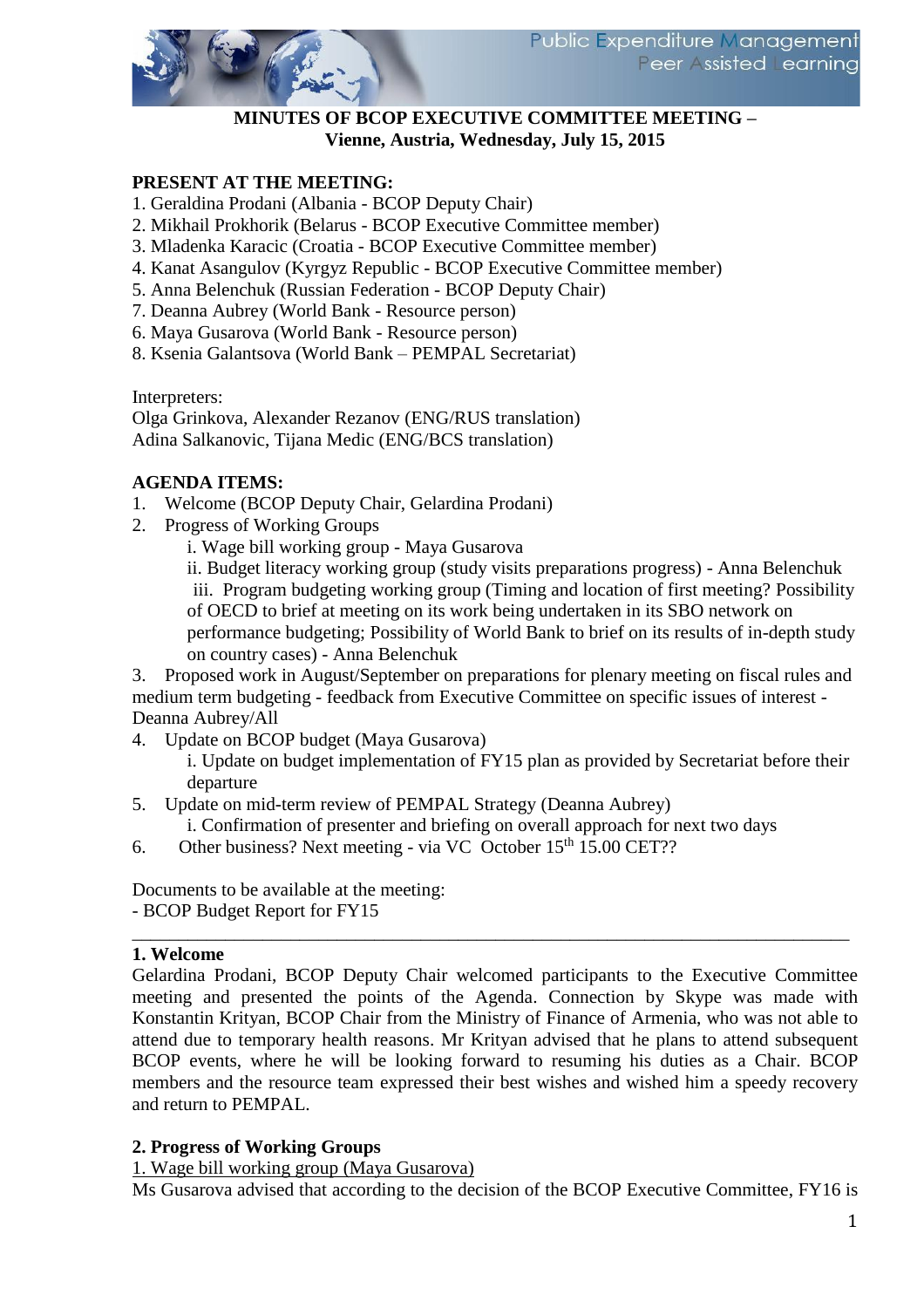

the last year of the group's operation, unless the working group members are able to come with some collective outputs that would be useful knowledge products for member countries. Thus, it is planned to hold two final learning events via VC and a study visit. Initially Serbia was proposed for this study visit but their reforms are moving slowly so the resource team proposed Slovenia as a potential destination. Ms Gusarova advised that Slovenia is more advanced in its pay reform- it is an OECD country, and by 2008 it had significantly reformed its public sector pay, improving on transparency and equity, and currently it is in the process of improving pay flexibility and introducing performance elements. There are two ministries involved in civil service pay policy - Ministry of Finance and the Ministry of Public Administration. Ms Gusarova asked if BCOP Executive Committee members participating in the working group could confirm whether this proposed location for the study visit would be of interest to their countries.

Ms Prodani asked if there were any additional information materials on Slovenia's reforms and Ms Gusarova indicated that there were several OECD reviews including how they made their scheme more transparent while minimizing allowances before 2008. Currently they are also strengthening HR management and trying to introduce flexibilities, after significant cuts were made in response to the financial crisis. The other potential destination could be Turkey, but there might be logistical difficulties with organization of that study visit. Mr Asangulov indicated that Slovenia would be a good option. He advised that Kyrgyz Republic has had pay increases for teachers, and the size of the wage bill as a percentage of GDP is relatively high. Further, structural criteria for IMF loans, requires a rationale for salary increases in the future to be provided (which groups, by how much and for what reason). These reforms need to be proposed by mid-December so it would be beneficial to learn from the approach of other countries, which have undertaken policies to reduce their wage bill. He noted that several countries had implemented performance elements to their wage systems, but there had been little evidence yet of the benefits of these reforms, so the experience of Slovenia in this area would also be interesting.

Ms Karacic advised the Committee that Croatia would be happy to prepare a presentation on centralized payroll at the State and Local levels. It was proposed that a future VC learning event could thus feature Croatia as a country case study.

#### **Conclusions**

- After discussion of the options, the Committee chose Slovenia as the preferred destination for the wage bill study visit and requested the resource team to confirm if Slovenia counterparts could accept the PEMPAL group. Dates were not confirmed but timing of the event was planned for late October – beginning of November, subject to approval and timing preference by the host country.
- A video conference meeting is expected to be held in January 2016, on the country case study of Croatia.

### 2. Budget literacy working group (study visits preparations progress) (Anna Belenchuk)

Ms Belenchuk advised the Committee that a new working group began their work at the event in Warsaw, Poland held back-to-back with the annual OECD SBO meeting. The Executive Committee considered this a very successful event that showcased the reforms of the Russian Federation, UK and Canada. She advised that Russian Federation is at the beginning of their reforms, and want to draw on the successes of other countries and were inspired by the experiences of UK and Canada. She noted that the World Bank had recently completed the study of budget literacy practices in education curriculum, noting it would take time to examine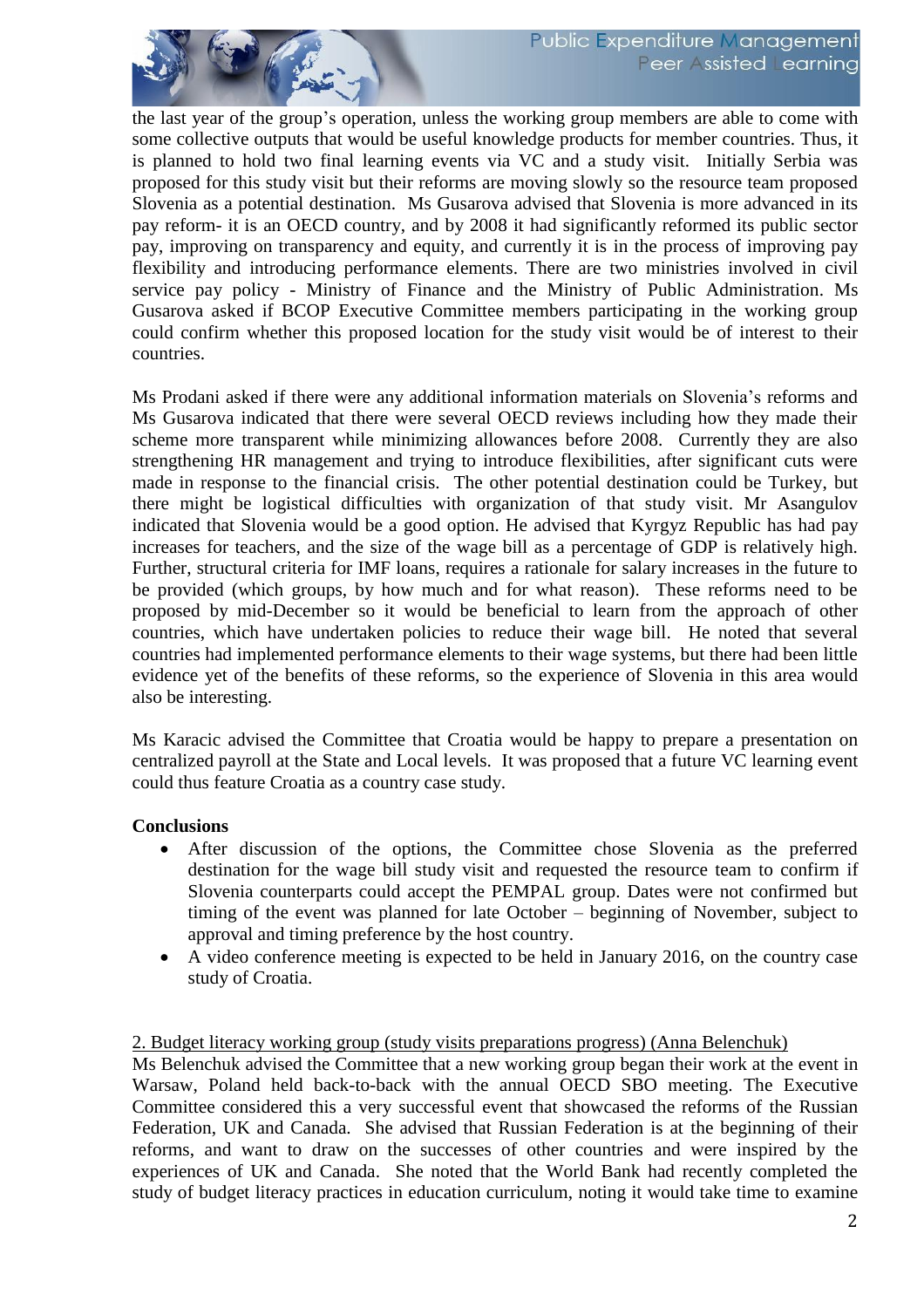the 180 page report, and identify potential countries for a study visit for the working group.

The next meeting is proposed to be held back-to-back with the BCOP plenary meeting in February in Belarus and she proposed that the main topic could be the Citizens' Budget, in light of the survey results outlined in the Warsaw workshop which indicated that most member countries were weak in this area. Participants mentioned that one good experience is from Kyrgyz Republic. The brochure "Citizens Budget" was presented by Mr Kanat Asangulov, BCOP Executive Committee member. This brochure was funded under the multi-donor trust fund supported by EU, DFID, SIDA, WB, and the Swiss and Swedish Governments. It was decided to translate the document into English and BCS languages. It was noted that the working group could come up with recommendations and methodological guidelines on how citizen budgets can be developed, drawing on those already prepared by the Russian Federation. Belarus also wants to develop such guidelines and Kyrgyz Republic has made good progress and can input to the agenda of this proposed meeting.

To advance preparations for this meeting, a VC meeting will be held which is scheduled for the fall (potentially in September of 2015, subject to speaker availability). This VC can be organized with Washington DC, and the World Bank team who prepared the 180 page study, can present the results of this work to the working group members.

#### **Conclusions**

- The Secretariat is to contact Mr Asangulov and get a copy of the Kyrgyz Republic "Citizen Budget" and send to translation to English and BCS.
- That the topic of Citizens Budget' is to be considered in the agenda development for the proposed face-to-face meeting of the budget literacy group in Belarus in February.
- The proposed VC in September, should include presentation of the results of the WB study on budget literacy, and also discussions on preparations of the February meeting. The resource team is to check availability of the World Bank colleagues for the VC in September.

#### 3. Program budgeting working group (Anna Belenchuk)

Ms Belenchuk advised on behalf of Nikolay Begchin who initiated this working group that the work will begin very soon and the Concept for the group is almost completed. She advised that the Russian Federation would like to invite interested working group members to a study visit in April/May to the Russian Federation to examine in more depth their program budgeting reforms. It was decided that the new working group can be announced by Mr Begchin and the Concept would be presented at the plenary meeting in Belarus, and countries can subscribe to this group, if interested. It was also confirmed that the Bank expert who has completed a study on program budgeting (Ivor Beazley) and the OECD (through its performance management network) would also be invited to participate. Ms Gusarova passed on the Committee's thanks to Mr Begchin for this update and expressed appreciation for the offer to hold the working group's first study visit in the Russian Federation.

#### **Conclusions**

- The new working group will be launched in Belarus in February, and countries will be offered to participate. The Concept for the group will be distributed as part of this launch. The Secretariat will organize subscription to the group at the BCOP plenary in Belarus.
- A study visit will be planned for April/May 2016 to the Russian Federation. Option of inviting the World Bank and other experts will be explored.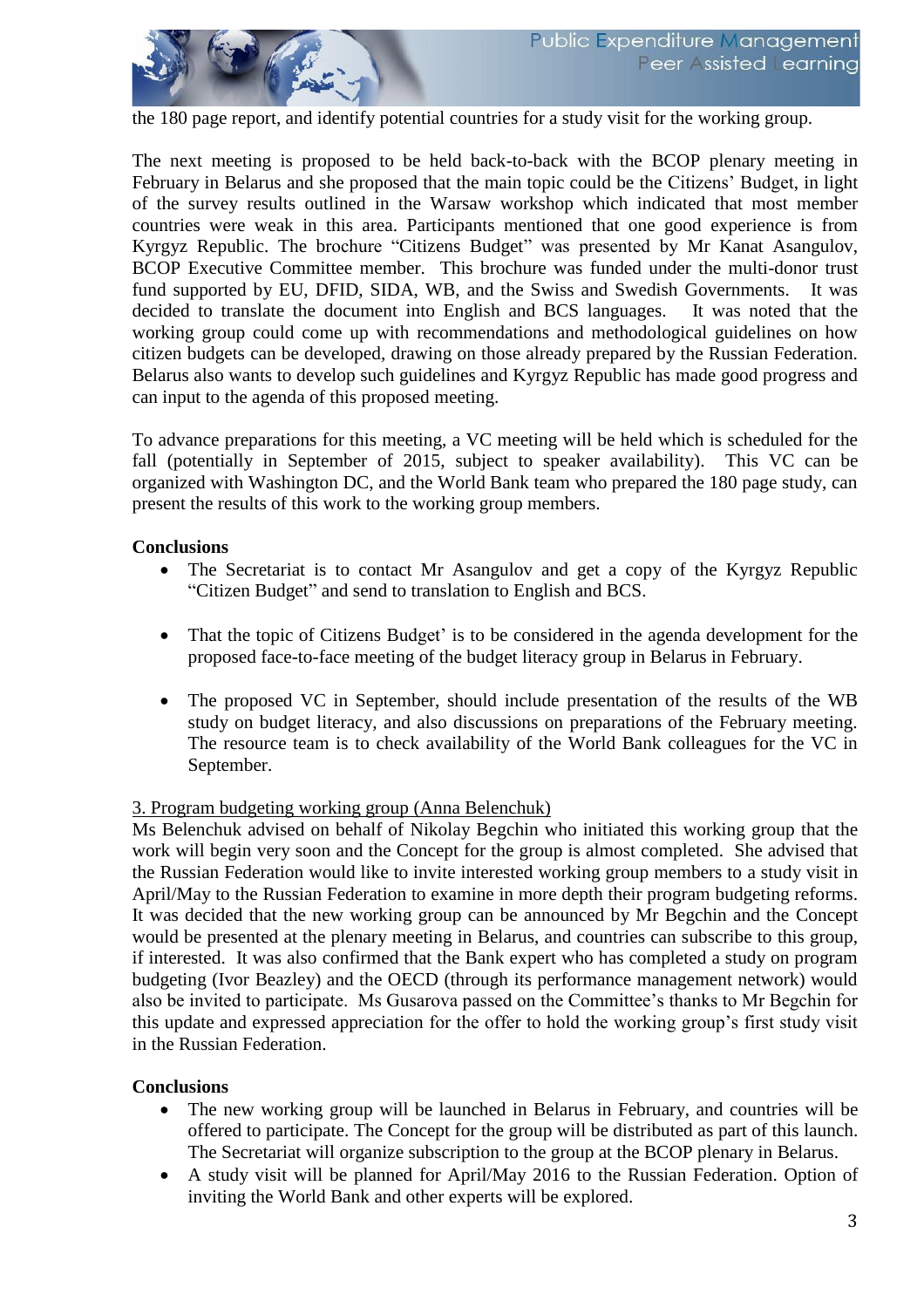

#### **3. Proposed work in August/September on preparations for plenary meeting on fiscal rules and medium term budgeting - feedback from Executive Committee on specific issues of interest (Deanna Aubrey/All)**

Ms Aubrey advised that the resource team will conduct research and draft an agenda to the plenary meeting in August/September. She also suggested reformulating the wording of this agenda item of the plenary meeting given there is some confusion related to whether it also addressed medium or long term budgeting. After some discussion, the Committee decided that the name of the plenary meeting be clarified to "Fiscal rules for more effective and sustainable budgeting".

Mr Mikhail Prokhorik confirmed that Belarus is working on a public financial management strategy and by end of February will be ready to present its reforms as part of the plenary agenda. Ms Prodani also advised that Albania has incorporated fiscal rules into its budget law, and have visited other countries to determine the feasibility of establishing a fiscal council. Thus they are happy to provide a presentation of their reform progress as part of the agenda. Ms Belenchuk also advised that the Russian Federation members are happy to make a presentation on their long term budgetary forecasts, and how these forecasts are prepared in the context of budget sustainability.

Ms Gusarova indicated that the date of the plenary meeting is tentatively scheduled for late February and should be confirmed in the next month. Mr Prokhorik noted that in order to confirm the date, a formal letter should be sent to Belarus in August. Mr Prokhorik also advised that the MoF has a training centre that has accommodation, catering and transport facilities that may offer cheaper options for PEMPAL. This facility is new and only being commissioned in late August. He noted that the last PEMPAL event held in Belarus used the Crowne Plaza but there are newer hotels now available such as the Renaissance. It was agreed that the Secretariat would consult with Mr Prokhorik on logistical issues, as part of the planning for the event.

## **Conclusions**

- In August, the Secretariat is to prepare a formal letter to Belarus, thanking them for their offer of hosting the PEMPAL BCOP plenary meeting and formally requesting a suitable date that the event could be held.
- The name of the plenary meeting is to be changed to 'Fiscal Rules for effective and sustainable budgeting'
- Belarus, Albania and Russian Federation will be the country case studies from PEMPAL region. International country case studies were not decided but Nordic countries such as Sweden could be investigated. The World Bank and OECD will be consulted on best candidates.
- A draft concept note and agenda will be prepared by the resource team, and circulated for virtual comment in September.

#### 4. **Update on BCOP budget (Maya Gusarova)**

*Update on budget implementation of FY15 plan as provided by Secretariat before their departure*

Ms Gusarova presented the budget actuals for BCOP for FY 2015. Savings amounted to around 199,000 USD with 75,000 USD of this amount approved by the Steering Committee for carryover to FY 2016, after Ms Belenchuk presented the rationale to the Committee earlier in the year. This carryover was only approved on the provision that it would be fully spent, so it was